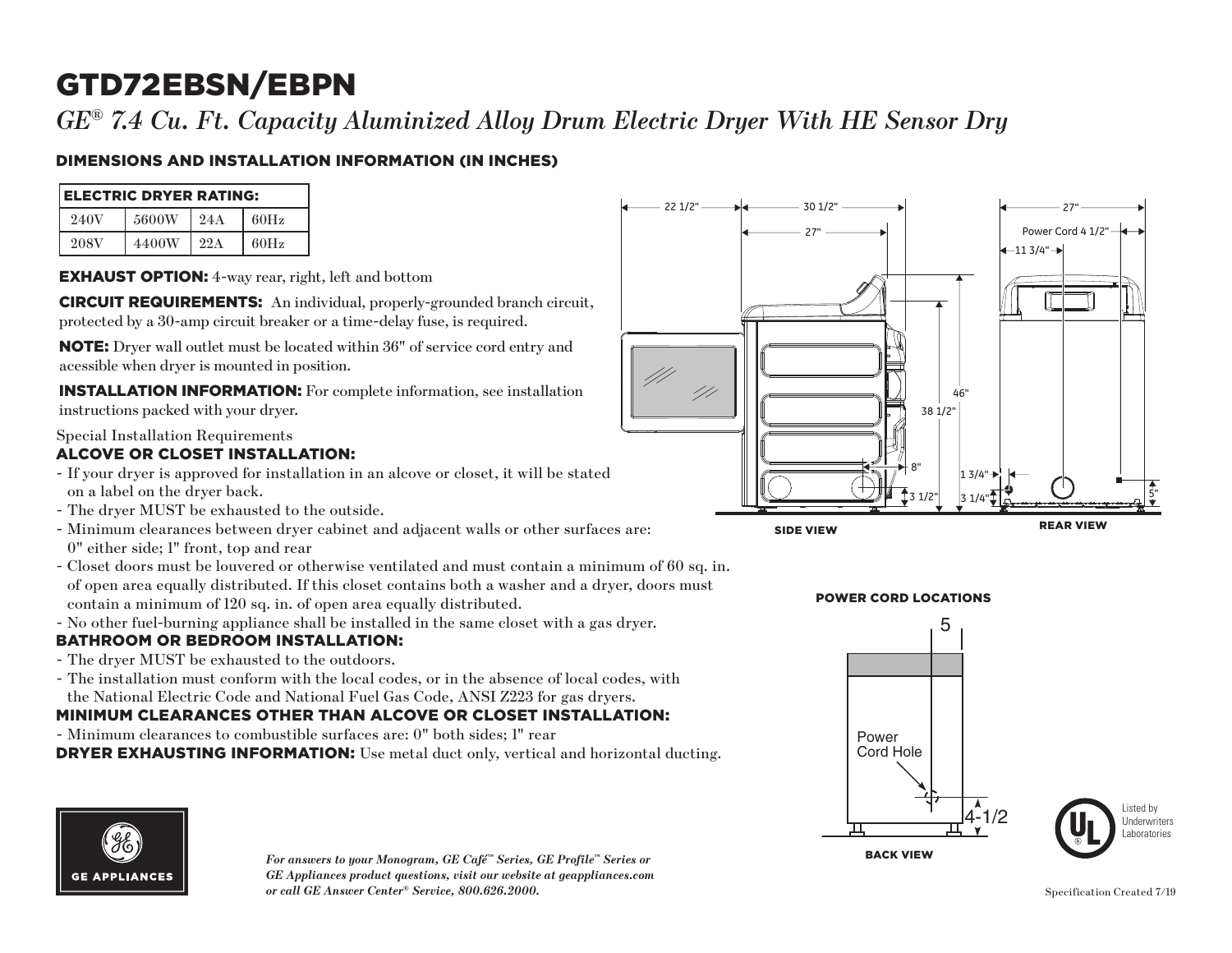# GTD72EBSN/EBPN

*GE® 7.4 Cu. Ft. Capacity Aluminized Alloy Drum Electric Dryer With HE Sensor Dry*

#### FOR COMPLETE INFORMATION, SEE INSTALLATION INSTRUCTIONS PACKED WITH YOUR DRYER.

#### DUCTING MATERIALS:

For best performance, this dryer should be vented with 4" diameter all rigid metal exhaust duct. If rigid metal duct cannot be used, then UL-listed flexible metal (semi-rigid) ducting can be used (Kit WX08X10077). In special installations, it may be necessary to connect the dryer to the house vent using a flexible metal (foil-type) duct. A UL-listed flexible metal (foiltype) duct may be used ONLY in installations where rigid metal or flexible metal (semi-rigid) ducting cannot be used AND where a 4" diameter can be maintained throughout the entire length of the transition duct. Please see installation instruction packed with your dryer for complete instructions when using flexible metal (foil type) ducting.

#### EXHAUST LENGTH CALCULATION:

- 1. Determine the number of 90° turns needed for your installation. If you exhaust to the side or bottom of dryer, add one turn.
- 2. The maximum length of 4" rigid (aluminum or galvanized) duct which can be tolerated is shown in the table. A turn of  $45^{\circ}$  or less may be ignored. Two  $45^{\circ}$  turns within the duct length should be treated as a 90° elbow. A turn over 45° should be treated as a 90° elbow.

Dryers must be exhausted to the outside.

CAUTION: For personal safety do not terminate exhaust into a chimney, under any enclosed house floor (crawl space), or into an attic, since the accumulated lint could create a fire hazard or moisture could cause damage. Never terminate the exhaust into a common duct or plenum with a kitchen exhaust, since the combination of lint and grease could create a fire hazard.

Exhaust ducts should be terminated in a dampered wall cap to prevent back drafts, bird nesting, etc. The wall cap must also be located at least 12" above the ground or any other obstruction with the opening pointed down.

#### FOR MORE INFORMATION ON VENTING KITS AND ACCESSORIES, PLEASE CALL 1-800-GE-CARES.

#### DRYER EXHAUSTING INFORMATION— USE METAL DUCT ONLY VERTICAL AND HORIZONTAL DUCTING



For every extra 90° elbow, reduce the allowable vent system length by 10 ft.

Two 45° elbows will be treated like one 90° elbow. For the side exhaust installations, add one 90° elbow to the chart. When calculating the total vent system length, you must add all the straight portions and elbows of the system (including the transition duct.